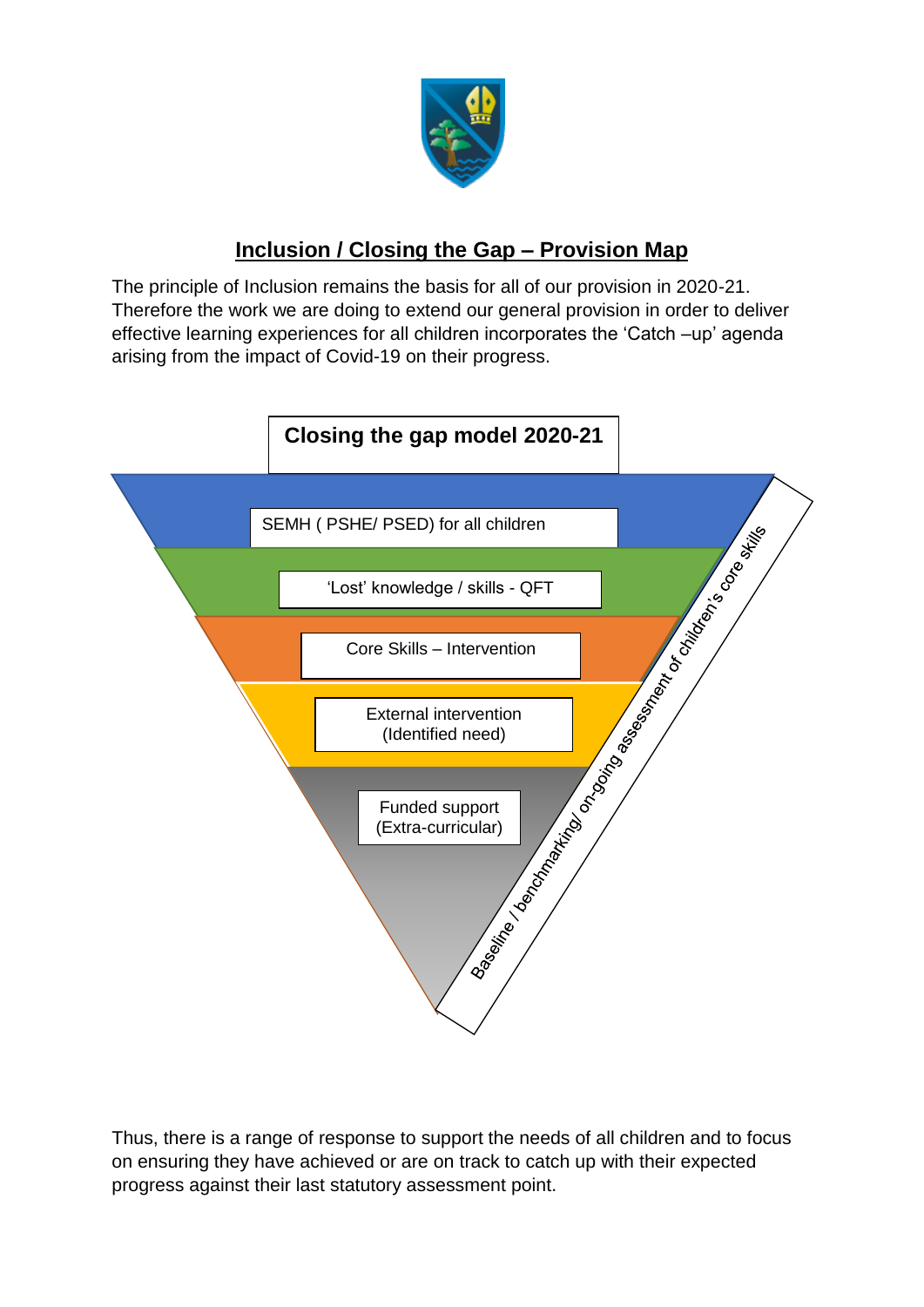| QFT                                                                                                                                                                                                                                                                                                                                                                                                                                                                                                                                       | <b>Interventions</b>                                                                                       | <b>External</b><br><i>interventions</i>                      | <b>Catch Up</b><br>provision               |  |  |  |
|-------------------------------------------------------------------------------------------------------------------------------------------------------------------------------------------------------------------------------------------------------------------------------------------------------------------------------------------------------------------------------------------------------------------------------------------------------------------------------------------------------------------------------------------|------------------------------------------------------------------------------------------------------------|--------------------------------------------------------------|--------------------------------------------|--|--|--|
| <b>Core Curriculum:</b><br>Reading - VIPERs<br>Writing - Teaching sequence<br>planning<br>Maths - Ready to Progress                                                                                                                                                                                                                                                                                                                                                                                                                       | Reading -<br>Writing -<br>1 <sup>st</sup> Class Maths / Big Number                                         |                                                              | RWM: 1:1 or 1:2<br>sessions<br>(See below) |  |  |  |
| <b>Wider Curriculum:</b><br>PSHE - Jigsaw<br>PE - Real PE                                                                                                                                                                                                                                                                                                                                                                                                                                                                                 | Lego Therapy<br>Socially speaking / Time to talk                                                           | <b>School Counsellor</b><br>Therapy - varied<br><b>SENCO</b> |                                            |  |  |  |
| Hub working:<br>Mixed groupings<br>Varied inputs<br>Reduced groupings (ratio)<br>In class support (PPMs)<br>Reading specialist                                                                                                                                                                                                                                                                                                                                                                                                            | Hub working:<br>Top Ten (PP focus)<br>In class support (SEN / PPMs)<br>Small group working (SEN /<br>PPMs) | EP<br>SaLT<br><b>EAL Teacher</b>                             | <b>Family Link Worker</b>                  |  |  |  |
| Increased external agency input<br>$\overline{EP}$<br>EAL teacher support<br>Family Link Worker<br>SENCO - classroom support<br>(SENCO - intervention provision)<br>SaLT                                                                                                                                                                                                                                                                                                                                                                  |                                                                                                            |                                                              |                                            |  |  |  |
| <b>Skills training</b><br>Lego Therapy<br>Therapy sessions<br>Maths training - 1 <sup>st</sup> Class @ Number / 2; Soundwell<br>Reading Training - Switch -on / Project Code X /<br>Spelling intervention - Direct Phonic / Nessy / Sir Linkalot                                                                                                                                                                                                                                                                                          |                                                                                                            |                                                              |                                            |  |  |  |
| <b>Catch up Provision</b><br>Accelerated progress in RWM is the focus.<br>1 tutor x 5 sessions per week - T, W, Th before / after school<br>1 tutor x 4 sessions per week - T, W before / after school<br>1 tutor x 3 sessions per week - T, W, Th<br>2 'tutors'x 3 sessions - Thursday during school<br>Max 18 sessions per week = Up to 26 children depending on 1:1 or 1:2 ratio, if all places used<br>10 week intervention(?) per child<br>Y6 and Y2 take priority<br>Programme / intervention resource tba for each area to impact. |                                                                                                            |                                                              |                                            |  |  |  |

## **Extra-Curricular Support**

- Extra curricular sessions will start in Term 3 Wk 2
- Initial focus will be on Y6 children
- They will receive 2/3 sessions a week
- Their input will be focussed on one area Writing or Maths
- Classteachers will need specific discussions with their 'tutor' support regarding objectives / gaps in learning that will facilitate accelerated progress.
- Discussions will need to take place on how support strategies are connected to in-class learning / progress

|                   | Pre         |            | Tues       | <b>Post</b> | Pre | Weds       |            | Post | Pre | <b>Thurs</b>   |     |     |
|-------------------|-------------|------------|------------|-------------|-----|------------|------------|------|-----|----------------|-----|-----|
| <b>SB</b>         | Tut         | PPA PPA    |            | Tut         | Tut | <b>PPA</b> | <b>PPA</b> |      | Tut | <b>PPA</b>     |     | Tut |
| HC                |             | <b>PPA</b> | <b>PPA</b> | Tut         |     | <b>PPA</b> | <b>PPA</b> | Tut  |     |                | Tut | Tut |
| WT                | $\tau_{Ut}$ | <b>PPA</b> | <b>PPA</b> | Tut         | Tut | <b>PPA</b> | <b>PPA</b> |      |     | <b>DT/STEM</b> | Tut | Tut |
| <b>Supply PPA</b> |             | <b>PPA</b> | <b>PPA</b> |             |     |            |            |      |     |                |     |     |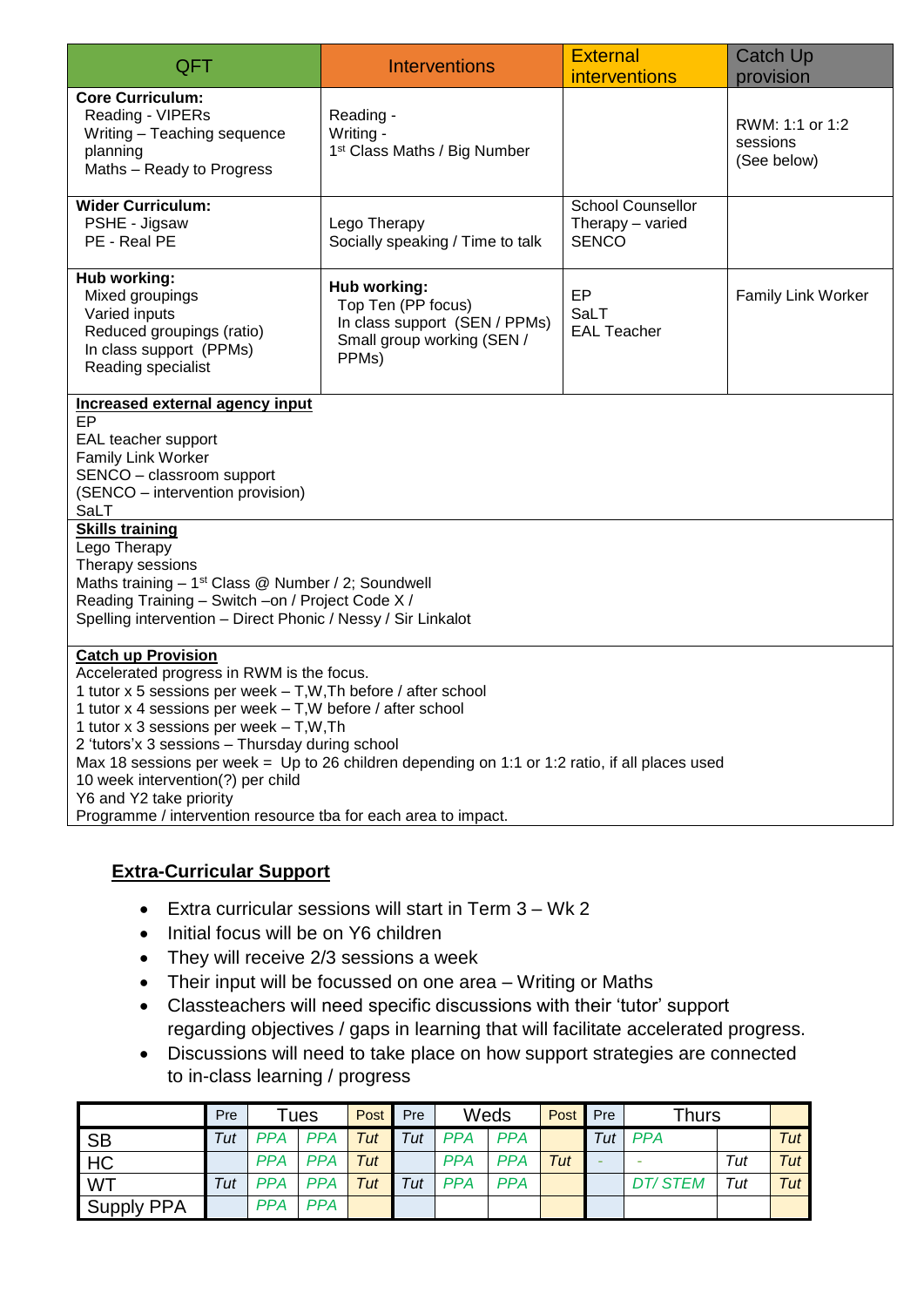## **Inclusion Provision Map**

| 2020-2021 Funding     |         |
|-----------------------|---------|
| Pupil premium funding | £61,964 |
| Catch-up funding      | £33,200 |
| Total                 | £95,164 |

| What          | <b>How</b>                                                                                                                                                                                                                                                                                                                                                 | Who (lead)                                                                 | <b>Cost</b> | Impact |
|---------------|------------------------------------------------------------------------------------------------------------------------------------------------------------------------------------------------------------------------------------------------------------------------------------------------------------------------------------------------------------|----------------------------------------------------------------------------|-------------|--------|
| QFT           | <b>Core Curriculum:</b><br>planning for groups of<br>need<br>- Reading - VIPERs<br>- Writing - Teaching<br>sequence /<br>- Maths - Ready to<br>Progress<br><b>Wider Curriculum:</b><br>- PSHE - Jigsaw<br>- PE - Real PE<br>Hub working:<br>- Mixed groupings<br>- Varied/ staggered inputs<br>- Reduced groupings<br>(ratio)<br>- In class support (PPMs) | Hub Leads,<br><b>Class Teachers,</b><br><b>Teaching Assts</b>              | £31,515     |        |
| Interventions | Hub working:<br>Reading - Switch On<br>Writing - Clicker 8<br>1 <sup>st</sup> Class Maths / Big Ideas<br>Lego Therapy<br>Socially speaking / Time to<br>talk<br>Top Ten (PP focus)<br><b>Family Link Worker</b>                                                                                                                                            | <b>Class Teachers,</b><br><b>Teaching Assts,</b><br><b>Inclusion Lead.</b> | £59,395     |        |